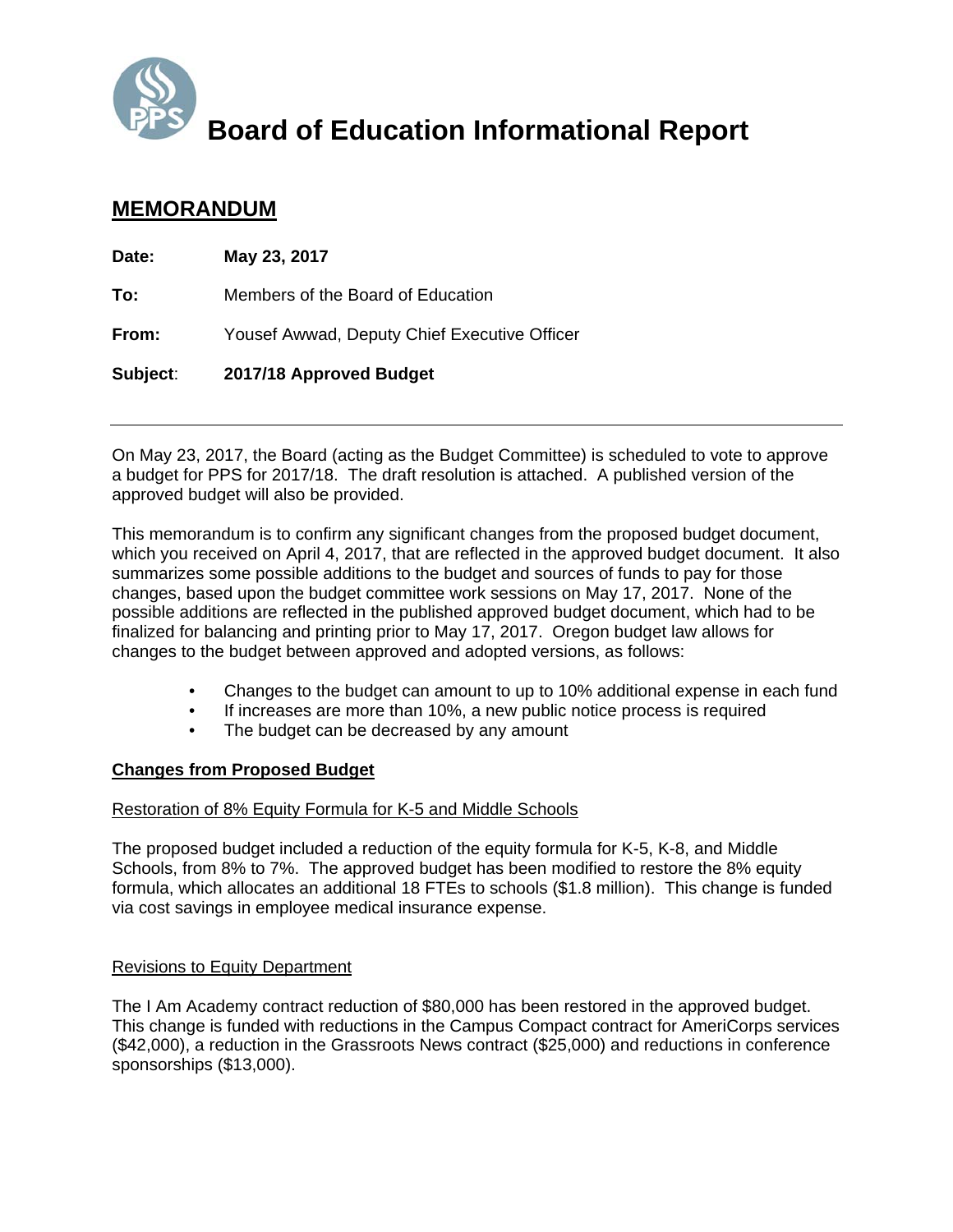#### Risk Reserve

The proposed budget included a \$1.5 million risk reserve contingency balance. This amount has been moved from contingency to Claims expense. This change is budget neutral.

#### Other Changes to General Fund

During preparation of the approved budget document, staff has been engaged in a number of technical activities that result in changes to numbers in the budgets. These changes include:

- At the request of budget holders, moving amounts between programs and accounts in order to better reflect the proposed activity in the department.
- Updating the budget to reflect more detailed implementation to each department, program and account of the overall assumptions used to develop the budget.

#### Change to school lunch rates

The Oregon Department of Education governs the rules around meal price rates, via their *Paid Lunch Equity Tool*. This tool determines the price the District is required to charge for lunch to full paid students. Under that calculation, meal prices will be increased by 10 cents.

#### **Additional Changes to Approved Budget**

During the budget committee work session on May 17, board members identified additional budget revisions, which are funded with cost savings associated with the employee health insurance trust fund:

- Restore PE, library/media specialists and counselors in schools (37.2 FTE) totaling \$3.6 million
- Maintain 17 Special Education positions Student placement specialist, Community and Family Counselor, Paraeducators, and Therapeutic intervention coaches while investing in new classrooms and other programs for Special Education totaling \$0.9 million
- Restore contracts with Peace in Schools and Portland Workforce Alliance totaling \$0.2 million
- Restore literacy contracts Reading Results, Shadow Project, Childrens' Book Bank and SMART totaling \$0.2 million

Additionally, the District is creating a library material allocation of \$250,000 which will be funded through reductions in school consolidated budgets. This allocation will be managed centrally and allocated to schools using an equity based process.

#### **Carryforward of School Consolidated budget balances**

Each year, due to timing of spending, some schools finish the year with a remaining balance in the school consolidated budget. These balances are determined after the fiscal year is closed on June 30. In the 2017/18 budget, the remaining balances will be carried forward for those schools, as well as carryforward of any negative balances to be offset against the consolidated budget allocation for schools with negative balances.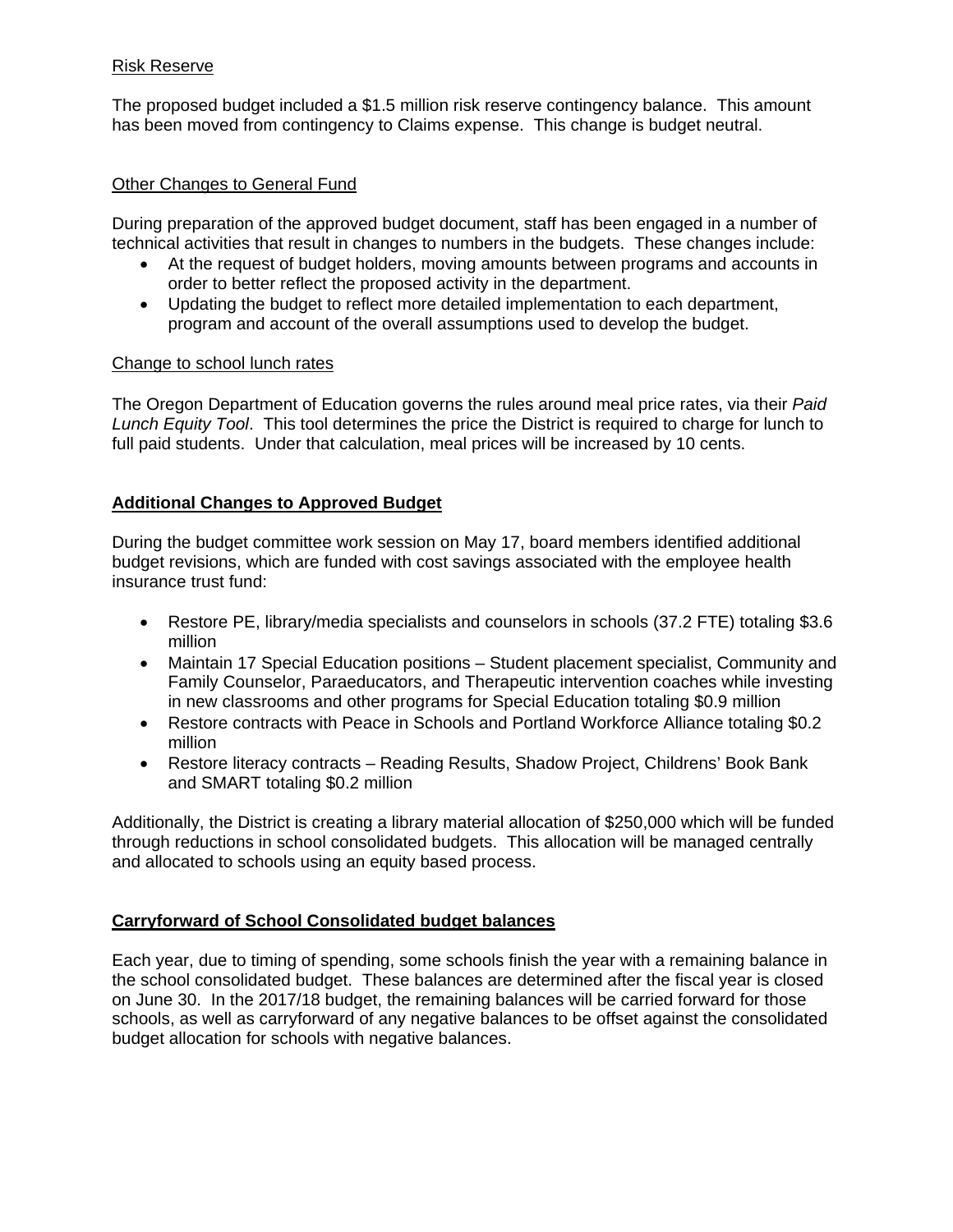## **Budget Committee Action**

The budget committee is asked to consider the approved budget attached, given the changes implemented in the document under recommendation of the Board of Education.

In addition, any changes directed by the budget committee will be reflected in the adopted budget document that will be prepared and presented to the Board on June 13, 2017.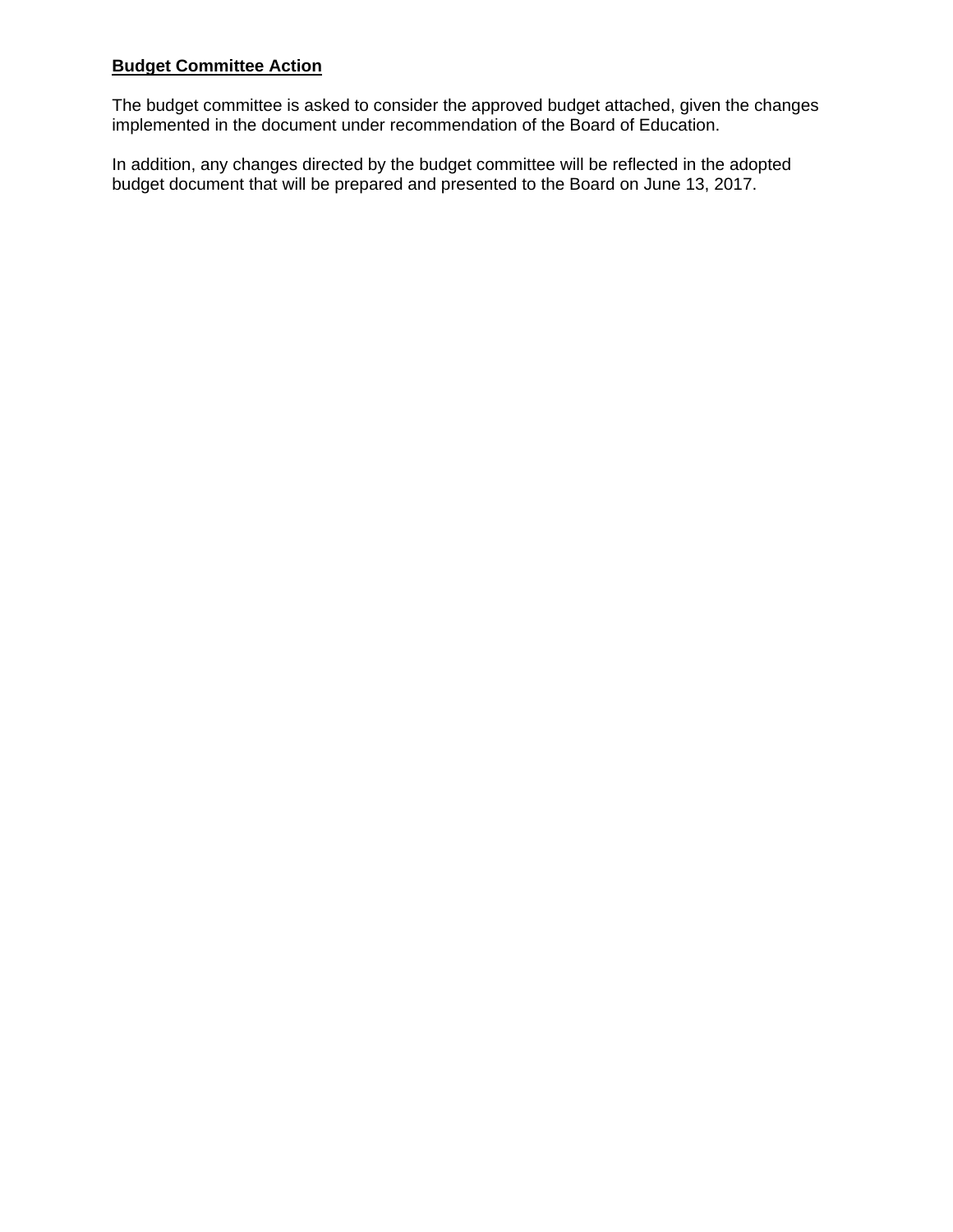#### **RESOLUTION No. \_\_\_\_\_**

Budget Committee Approval of the FY 2017/18 Budget and Imposition of Property Taxes

#### **RECITALS**

- A. Oregon Local Budget Law, Oregon Revised Statute (ORS) 294.426, requires the Budget Committee of Portland Public Schools (District) to hold one or more meetings to receive the budget message and the budget document; and to provide members of the public with an opportunity to ask questions about and comment upon the budget document.
- B. On April 4, 2017, the Budget Committee received the Superintendent's budget message and Proposed Budget document for fiscal year 2017/18.
- C. On April 11, April 25, and May 9, 2017, the Budget Committee held advertised public hearings to discuss and receive public comment on the Proposed Budget.
- D. Oregon Local Budget Law, ORS 294.431, requires submission of the budget document to the Tax Supervising Conservation Commission (TSCC) by May 15 of each year. ORS 294.431 allows taxing jurisdictions to request an extension of the submission date.
- E. The District requested, and the TSCC authorized, extending the submission date to no later than May 23, 2017.
- F. The Board of Education (Board) appointed a Community Budget Review Committee (CBRC) to review the Proposed Budget and current year expenditures of the existing Local Option Levy. The CBRC acts in an advisory capacity to the Board.
- G. On April 25, 2017, the Budget Committee received testimony and a report on the current year Local Option Levy expenditures and testimony and recommendations from the CBRC.
- H. Oregon Local Budget Law, ORS 294.428 requires that each legal jurisdiction's Budget Committee approve a budget and specify the *ad valorem* property tax amount or rate for all funds.
- I. It is noted that \$0.5038 per \$1,000 of assessed value of the Permanent Rate Tax Levy, (commonly known as the "Gap Tax") and the entirety of the Local Option Tax Rate Levy are excluded from State School Fund calculations.
- J. ORS 457.010(4)(a)(D) provides the opportunity for a school district to be excluded from urban renewal division of tax calculations with a statutory rate limit on July 1, 2003, that is greater than \$4.50 per \$1,000 of assessed value. To the extent that the rate limit was increased under section 11 (5)(d), Article XI of the Oregon Constitution, property tax revenue from said increase is excluded from local revenues. The District will notify the county assessors of the rate to be excluded for the current fiscal year not later than July 15.
- K. Portland Public Schools has a statutory rate limit that is in excess of the \$4.50 limitation that includes an increase under section 11 (5)(d), Article XI of the Oregon Constitution.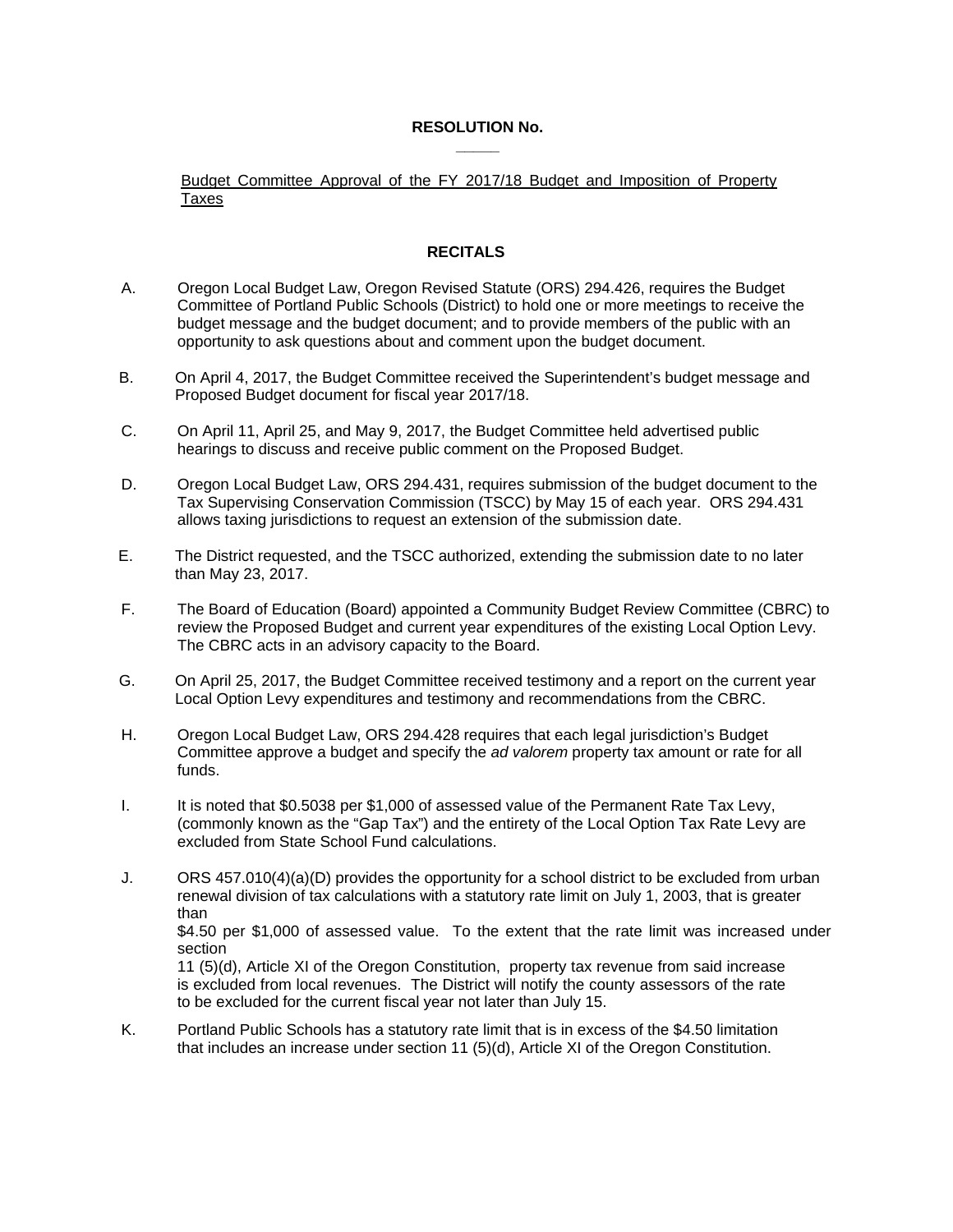#### **RESOLUTION**

- 1. The Budget Committee commends the superintendent for developing a budget that is responsive to the priorities affirmed by the board this year.
- 2. The Budget Committee approves the budget as summarized in Attachment "A".
- 4. The Budget Committee approves the budget for the fiscal year 2017/18 in the total amount of \$1,587,755,079.
- 5. The Budget Committee resolves that the District imposes the taxes provided for in the approved budget:
	- a. At the rate of \$5.2781 per \$1,000 of assessed value for operations;
	- b. At the rate of \$1.9900 per \$1,000 of assessed value for local option tax for operations;
	- c. In the amount of \$124,300,000 for exempt bonds.

And that these taxes are hereby imposed and categorized for tax year 2017/18 upon the assessed value of all taxable property within the district.

Taxes are hereby imposed and categorized as for tax year 2017/18 upon the taxable assessed value of all taxable property in the District, as follows:

|                         | <b>Education Limitation</b>                                       | <b>Excluded from Limitation</b> |
|-------------------------|-------------------------------------------------------------------|---------------------------------|
| Permanent Rate Tax Levy | \$5.2781/\$1,000 of assessed valuation                            |                                 |
|                         | Local Option Rate Tax Levy \$1.9900/\$1,000 of assessed valuation |                                 |
| Bonded Debt Levy        |                                                                   | \$124,300,000                   |

- 6. The Budget Committee further resolves that \$0.5038 per \$1,000 of taxable assessed value is excluded from division of tax calculations, as the Permanent Rate Tax Levy attributable to the increase provided in section 11 (5)(d), Article XI of the Oregon Constitution (such increase is a result of the expiring Gap Tax Levy).
- 7. The Budget Committee directs submittal of this approved budget to the TSCC by May 23, 2017 in accordance with ORS 294.431, under the extension as granted by the TSCC.

*Ryan Dutcher*